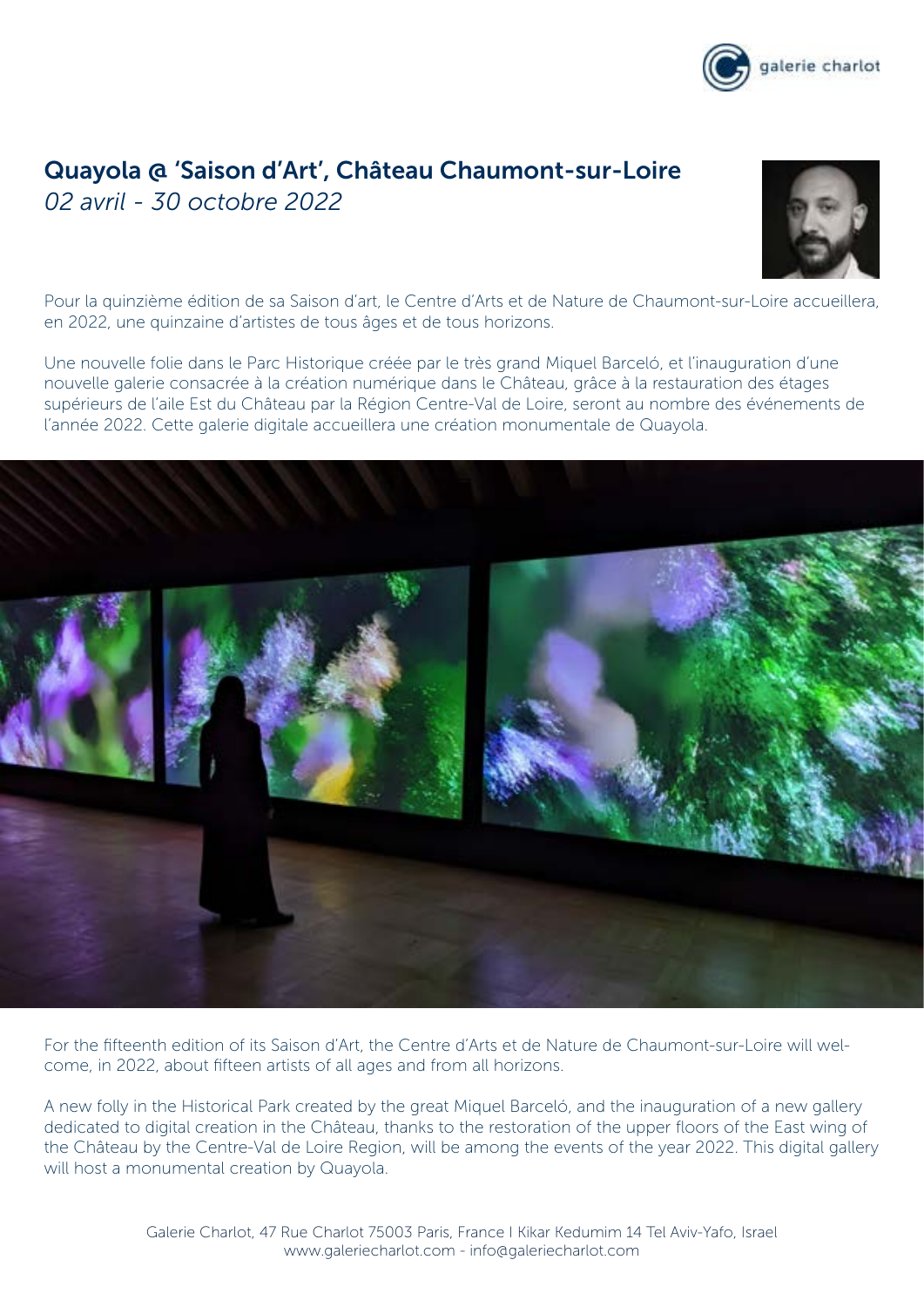







*[Regarder la vidéo / Watch the video](https://vimeo.com/709850625)*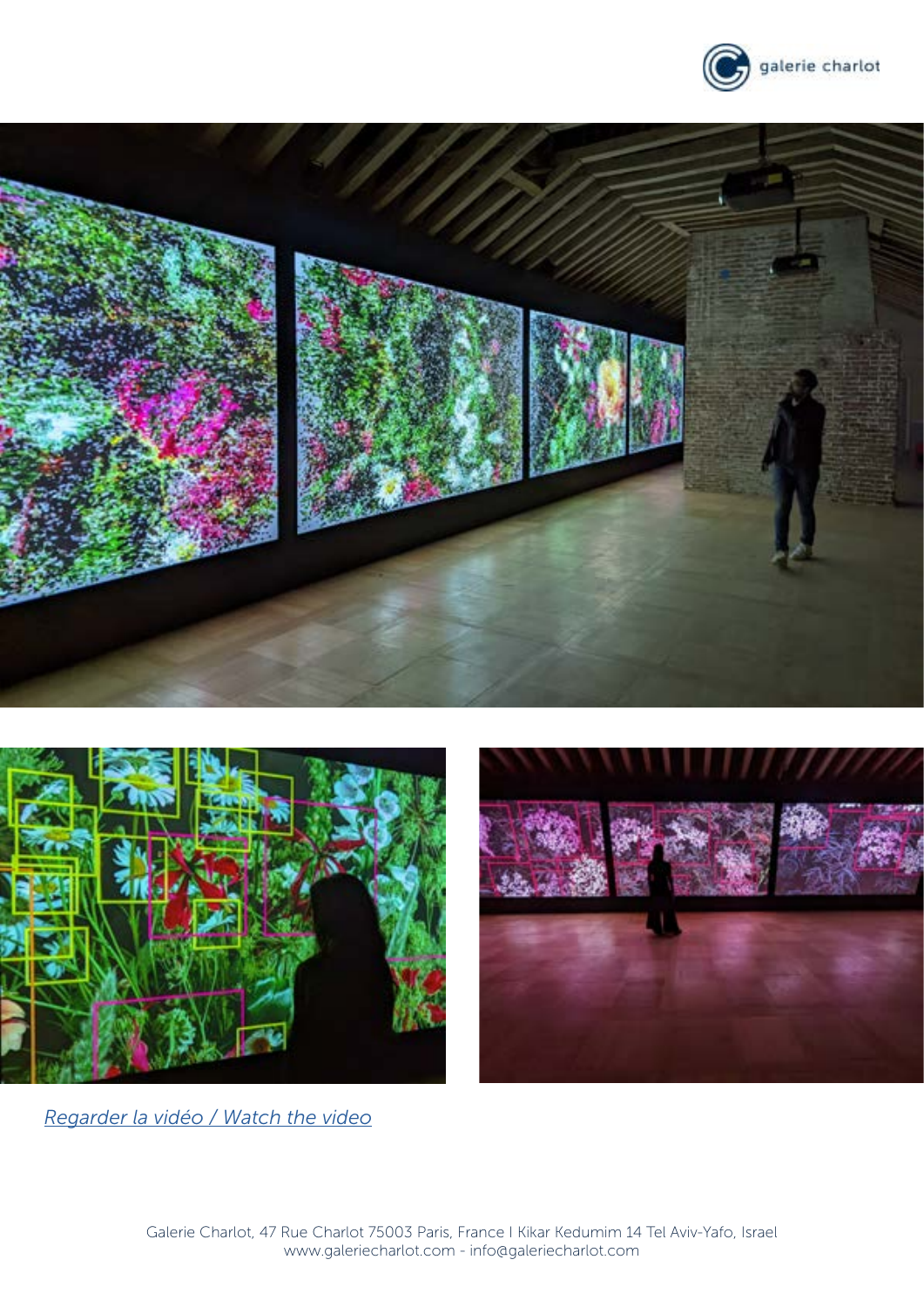

#### Biographie

Quayola est un artiste basé entre Londres et Rome. Il s'intéresse aux dialogues et aux collisions, tensions et équilibres imprévisibles entre le réel et l'artificiel, le figuratif et l'abstrait, l'ancien et le nouveau. Son travail explore la photographie, la géométrie, les sculptures digitales basée sur des paramètres temporels, ainsi que des installations et performances audiovisuelles immersives.

Son travail a été exposé à la Biennale de Venise ; Victoria & Albert Museum, Londres ; British Film Institute, Londres ; Park Ave Armory, New York; Bozar, Bruxelles ; Palais de Tokyo, Paris; Cité de la Musique, Paris ; Palais des Beaux Arts, Lille ; MNAC, Barcelona ; National Art Center, Tokyo ; UCCA, Beijing ; Paco Das Artes, Sao Paulo ; Triennale, Milan ; Grand Théâtre, Bordeaux; Ars Electronica, Linz ; Elektra Festival, Montreal ; Sonar Festival, Barcelona et Sundance Film Festival.

Son travail fait partie de plusiers collections privées dans le monde dont Oddo BHF, Audemars Piguet, la Fondation Hermès. le Domaine de Chaumont-sur-Loire.

*Quayola is a visual artist based between London and Rome. He investigates dialogues and the unpredictable collisions, tensions and equilibriums between the real and artificial, the figurative and abstract, the old and new. His work explores photography, geometry, time-based digital sculptures and immersive audiovisual installations and performances.*

*Quayola's work has been exhibited at the Venice Biennale; Victoria & Albert Museum, London; British Film Institute, London; Park Ave Armory, New York; Bozar, Brussels; Palais de Tokyo, Paris; Cité de la Musique, Paris; Palais des Beaux Arts, Lille; MNAC, Barcelona; National Art Center, Tokyo; UCCA, Beijing; Paco Das Artes, Sao Paulo; Triennale, Milan; Grand Theatre, Bordeaux; Ars Electronica, Linz; Elektra Festival, Montreal; Sonar Festival, Barcelona and Sundance Film Festival.*

*His work is part of several private and public collections, including Oddo BHF, Audemars Piguet, Hermès Foundation, Domaine de Chaumont-sur-Loire.*

#### Expositions personnelles / *Solo Exhibitions*

Quayola. Re -Coding \ Palazzo Cipolla \ Fondazione Terzo Pilastro \ 28 Sept 2021 - 13 Feb 2022 Pointillisme \ Galerie Charlot \ Paris, France \ 4 Nov 2021 - 22 Jan 2022 Ultima perfezione \ Galleria Civica di Modena – FMAV \ Modena, Italy \ 18 Sep 2020 – 10 Jan 2021 Seconda Natura \ Padua Botanical Garden \ Padua, Italy \ 14 Nov - 6 Jan 2020 Asymmetric Archeology \ How Art Museum \ Shanghai, China \ 23 Mar - 2 Jun 2019 Asymmetric Archeology \ Paradise Art Space \ Seoul, Corea \ 14 Dec 208 - 24 Feb 2019 Promenade - Remains \ Art Basel Miami \ Audemars Piguet lounge \ Dec 2018 Remains \ Art Basel \ Audemars Piguet lounge \ June 2018 Remains \ Art Basel Hong Kong \ Audemars Piguet lounge \ Mar 2018 Vestiges \ Galerie Charlot \ Paris, France \ 22 Mar - 12 May 2018 Fragments \ Bitforms Gallery \ New York, USA \ 25 Feb - 9 Apr 2017 Pleasant Places \ CUBO, Spazio Arte \ Bologna, Italy \ 25 Jan - 1 Apr 2017 Laocoön \ One Canada Square, Canary Wharf \ London, UK \ 25 Apr - 24 Jun 2016 Iconographies \ NOME Gallery \ Berlin, Germany \ 15 Jan - 5 Mar 2016 Captives \ Import Projects \ Berlin, Germany \ 5 Mar - 12 Apr 2014 The Sculpture Factory \ Mu Gallery \ Eindhoven, Holland \ 19 Oct - 22 Dic 2013 Quayola - Strata Series \ Troyka Multispace \ Moscow, Russia \ 18 Apr - 21 Apr 2013 Strata \ Bitforms Gallery \ New York, USA \ 11 May - 16 Jun 2012 Quayola \ Young Projects Gallery \ Los Angeles, USA \ 19 Mar - 8 May 2012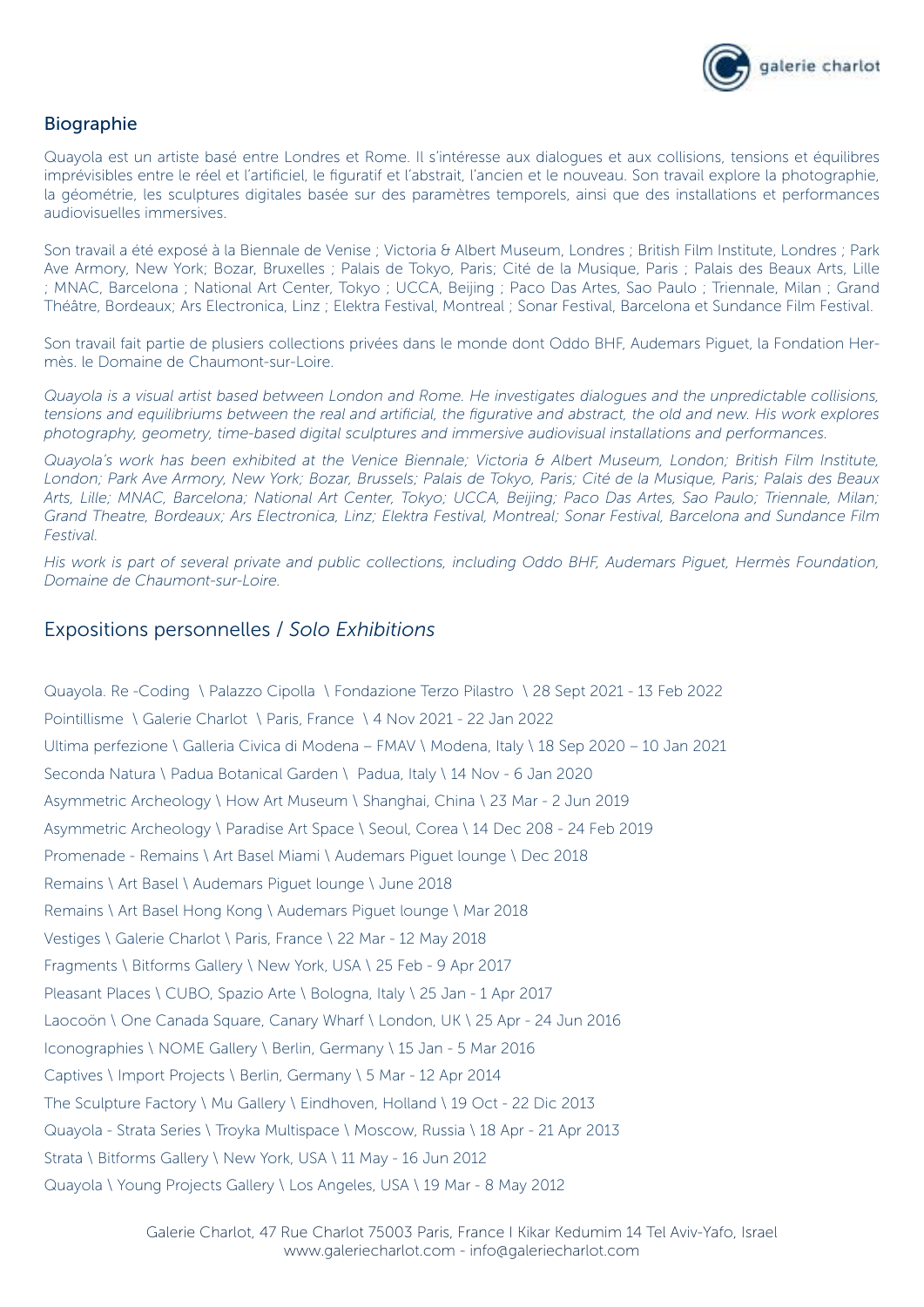

## Installations \ Group Exhibitions

Hors Pistes / Centre Pompidou / Paris, France / 24 Jan - 9 Feb 2020 PHOTOFAIRS Shanghai / Shanghai, China / September 2019 Take Care - Arte dal Patrimonio Gruppo Unipol / Unipol / Milan-Bologna, Italy / 11 Jun - 27 Sept 2019 Remains / Ars Electronica Center / Linz, Austria / June 2019 40 Years of Humanizing Technology / Sea World Culture and Arts Center / Shenzhen, China / 2 Nov – 16 Feb 2020 Artificial Intelligence and Intercultural Dialogue / Hermitage Museum / 7 June - 7 July 2019 Reagents, Complesso dell'Ospedaletto / Venice, Italy / 11 mai - 24 Nov 2019 Memoria del Sublime /Museo Villa Dei Cedri / Bellinzona, Switzerland / 23 March - 4 Aug 2019 Inspiration Meisterwerk / Museum Villa Rot / Burgieden Rot, Germany / 3 March - 10 June 2019 Arboreal / Moss Arts Center / Blacksburg, VA / 24 Jan - 23 Mars 2019 Chaumont-Photo-sur-Loire (Remains) / Chateau de Chaumont-sur-Loire, France / 17 Nov 2018 - 28 Feb 2019 Entangle (Remains) / Bildmuseet, Umea, Sweden / 16 Nov 2018 - 7 Apr 2019 Remains / Ars Electronica / Linz, Austria / 6 - 10 Sep 2018 Nature-Process-Synthesis (Remains: Provence) / Marignana Arte Project Space / Venice, Italy / 17 Feb - 24 Mar 2018 E-Merging Nature (Jardins Prints) / Marignana Arte / Venice, Italy / 17 Feb - 5 May 2018 Llum BCN (Pleasant Places) / Fundació Vila Casas / Barcelona / 17 Feb - 5 May 2018 G80 (Remains: Provence) / Corsetteria / Turin, Italy / 27 Oct - 5 Nov 2017 Dominion (Natures) / New Media Gallery / Vancouver, Canada / 5 Aug - 1 Oct 2017 Endless-Jardins / Nordstern / Basel, Switzerland / 17 Jun 2017 Artists & Robots (Sculpture Factory) / Astana Contemporary Art Center / Astana, Kazakhstan / 10 Jun - 10 Sep 2017 HORTUS 2.0 (Pleasant Places) / Chapelle St Charles / Avignon, France / 2 Jun - 27 Aug 2017 Art in Art (Laocoön #D20-Q1) / MOCAK / Krakow, Poland / 28 Apr - 1 Oct 2017 Archeonauts (Iconographies) / Galerie Charlot / Paris, France / 27 Apr - 4 Jun 2017 Jardins d'Été / Opificio 31 - Milan Design Week / Milan, Italy / 2-9 Apr 2017 Kairos (Pleasant Places) / Gasbeek Castle, Belgium / 1 Apr - 9 Jun 2017 Centre for Arts and Nature - (Jardins d'Été) / Chateau de Chaumont-sur-Loire, France / 31 Mar - 5 Nov 2017 Jardins d'Été / V2 / Rotterdam, Holland / 1 Mar - 5 Mar 2017 Jardins d'Été / Lio Malca Gallery / New York, USA / 24 Feb - 15 May 2017 Chroniques Acte 3 - Révélations, (Strata #4) / Eglise Saint-Ferréol / Marseille, France / 29 jan - 12 feb 2017 New Frontier Exhibition at Sundance film festival (Pleasant Places) / Park City, Utah (USA) / 19 - 29 Jan 2017 Jardins d'Été / MAAG Zurich, Switzerland / 13 Dec 2016 Bright Digital Art Exhibition (PP #S007.201, Strata #1, #3, #4, Matter) / LCL Bank / Paris / 24 Nov - 23 Dec 2016 17° Premio Cairo (Laocoön Fragment #B\_001.001) / Palazzo Reale / Milan, Italy / 10 - 13 Nov 2016 16a Quadriennale d'arte (Laocoön #D20-Q1) / Palazzo delle Esposizioni / Rome, Italy / 13 Oct 2016 - 8 Jan 2017 PRELUDE: A Preview of Aurora 2017 (Pleasant Places) / Meyerson Symphony Center / Dallas, USA / 20-23 Oct 2016 Ars Electronica Festival - (Sculpture Factory) / Post City / Linz, Austria / 8-12 Sep 2016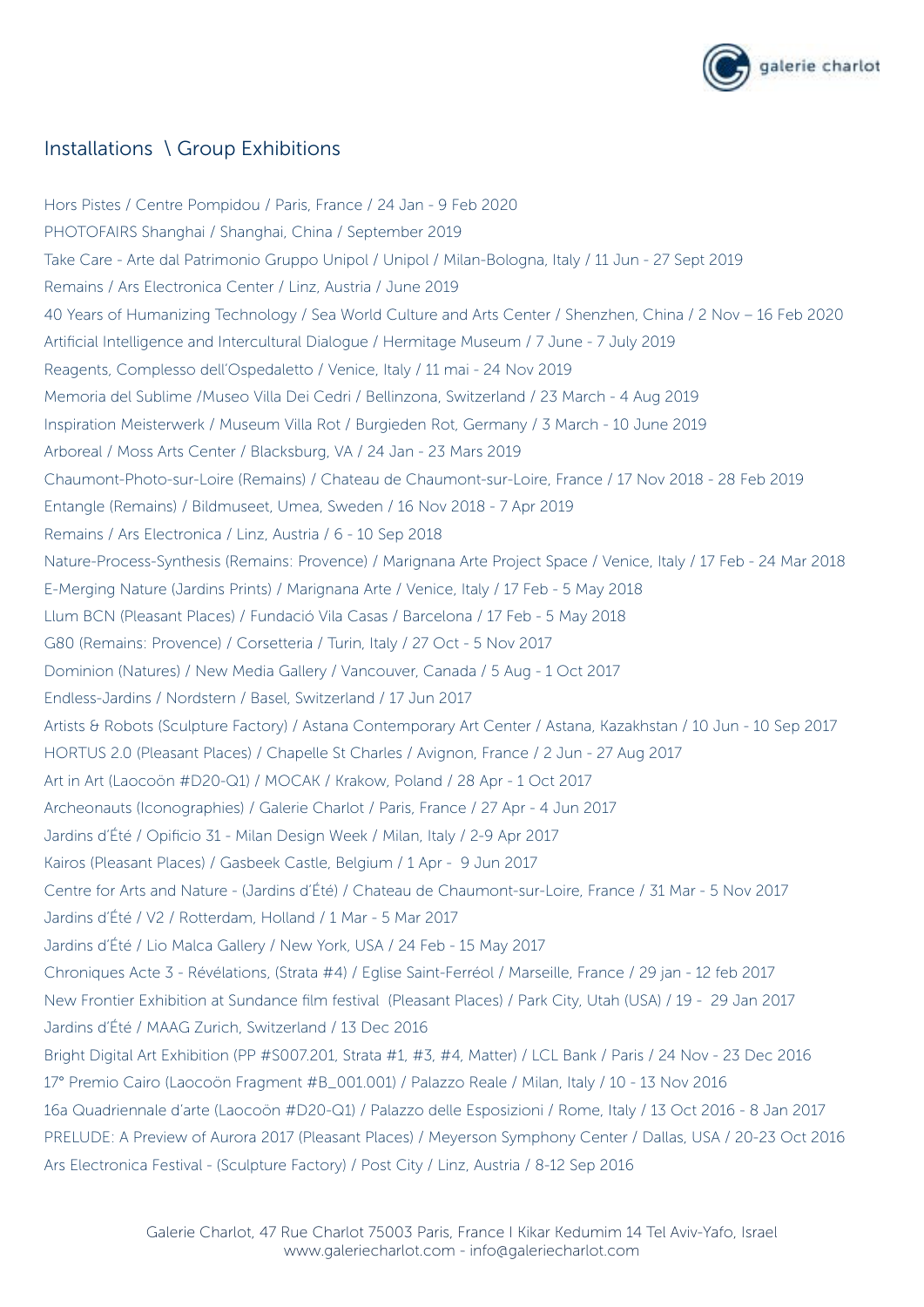

Pleasant Places / University of Michigan Museum of Art / Ann Arbor, USA / 2-6 Sep 2016 Human Factor - (Sculpture Factory) - Ars Electronica at Drive / Berlin, Germany / 30 Jun - 27 Aug 2016 Pleasant Places \ ZilArt \ Moscow, Russia \ 1 Jul - 10 Aug 2016 Moscow Biennale of Young Art - (Pleasant Places) / Trekhgornaya Factory / Moscow, Russia / 30 Jun - 10 Aug 2016 Digitale Abstraktionen - (Topologies Diptych) / HeK / Basel, Switzerland / 7 Apr - 22 May 2016 Centre for Arts and Nature - (Pleasant Places) / Chateau de Chaumont-sur-Loire, France / 1 Apr - 2 Nov 2016 New Realities - (Natures) / Fundacion Telefonica / Lima, Peru / 17 Mar - 19 Jun 2016 Frameless - (Pleasant Places) / Munich, Germany / 4 May 2016 DATAStream - (Strata #1) / Center for the Arts at Virginia Tech / Blacksburg, USA / 18 - 26 Feb 2016 Meme City - (Pleasant Places, Strata #4) / China Art Academy / Hangzhou, China / 24 Dec 2015 - 3 Jan 2016 Monochrome - (Pleasant Places - Print) / Akbank / Istanbul, Turkey / 16 Dec 2015 - 13 Feb 2016 'How to live?' - (Matter) / Wilhelm-Hack-Museum / Ludwigshafen am Rhein, Germany / 5 Dec 2015 - 28 Feb 2016 Glow Festival - (Pleasant Places) / Eindhoven, Holland / 7 - 14 Nov 2015 Signal Festival - (Strata #4) / Colloredo-Mansfeldský palác / Prague, Czech Republic / 15 - 18 Oct 2015 Nuit Blanche - (Matter) / Église du Béguinage / Brussels, Belgium / 3 - 4 Oct 2015 Peaceminusone - (Captives, Matter) \ Seoul Museum of Art \ Seoul, South Korea \ 8 Jun - 23 Aug 2015 WRO Biennale - (Captives #1) \ Library \ Wroclaw, Poland \ 13 May - 25 Jun 2015 LEV - (Strata #4) \ Church of the Laboral \ Gijon, Spain \ 30 Apr - 02 May 2015 NODE15 - (Captives #4) \ Naxoshalle \ Frankfurt, Germany \ 27 Apr - 03 May 2015 ARCO - (Iconographies #20) \ Feria \ Madrid, Spain \ 25-28 Feb 2015 Artefact - (Captives #4) \ STUK \ Leuven, Belgium \ 11-22 Feb 2015 New Realities - (Sound Visualisations) \ MWC \ Barcelona, Spain \ 1-13 Dec 2014 Strata - (Strata #4) \ Exploratorium \ San Francisco, USA \ 13 Nov 2014 - 10 Jan 2015 Update\_5 - (Captives) \ Zebrastraat \ Ghent, Belgium \ 7 - 23 Nov 2014 Electronic Arts Festival - (Strata / Iconographies) \ Bozar \ Brussels, Belgium \ 25 - 28 Sep 2014 Ars Electronica - (Captives) \ OK Center \ Linz, Austria \ 2 - 9 Sep 2014 Ostrale - (Captives) \ Ostrainsel \ Dresden, Germany \ 18 Jul - 28 Sep 2014 Paddles ON! - (Topologies) \ PHILLIPS \London, UK \ 21 Jun - 3 Jul 2014 Quayola & Joanie Lemercier - (Iconographies) \ Galerie LJ \ Paris, France \ 17 Apr - 13 May 2014 Slingshot Festival - (Strata 4) \ Georgia Museum of Art \ Athens (Georgia), USA \ 20 - 22 Mar 2014 Unpainted Art Fair - (Captives) \ Postpalast \ Munich, Germany \ 17 - 20 Jan 2014 Digital Art Festival - (Strata 4) \ Songshan Cultural Park \ Taipei, Taiwan \ 15 - 24 Nov 2013 Feel London - (Flexure) \ Shoreditch Studios \ London, UK \ 15 - 20 Oct 2013 Lichtrouten - (Strata Series) \ Gothaer-Haus Parking \ Ludenschneid, Germany \ 27 Sep - 6 Oct 2013 Artort - (Strata 1) \ Hedelberg Castle \ Hedelberg, Germany \ 11 - 22 Sep 2013 Art & Supermotion - (Flexure) \ Nike Space \ Shanghai, China \ 28 - 31 Jul 2013 Ostrale - (Matter) \ Ostrainsel \ Dresden, Germany \ 5 Jul - 15 Sep 2013 Sonar Festival - (Matter) \ MNAC \ Barcelona, Spain \ 13 - 16 Jun 2013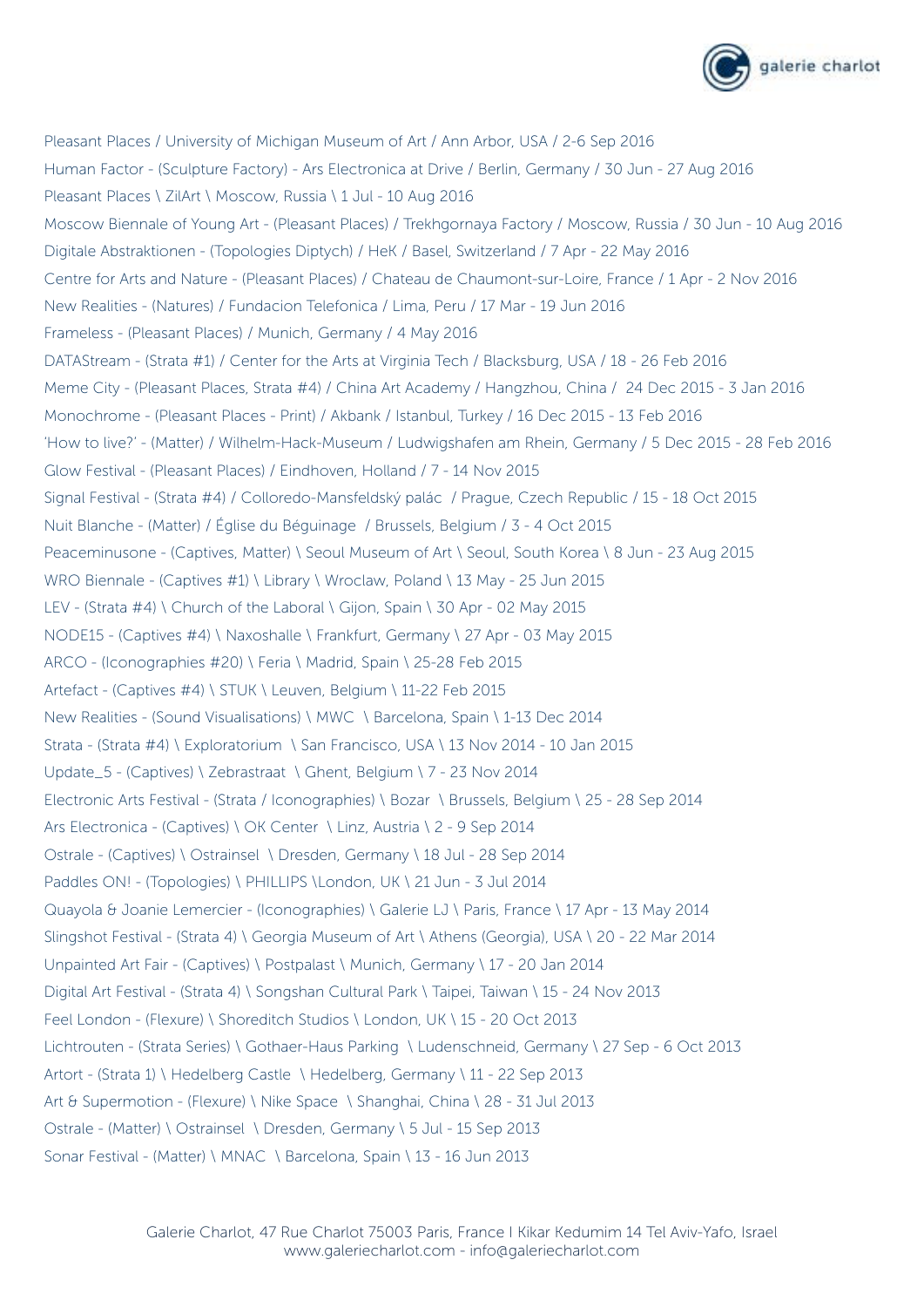

Data Curation - (Strata 4) \ MoA \ Seoul, Korea \ 23 May - 18 Aug 2013 Art & Science of FLEX - (Flexure) \ Nike Stadium \ Milan, Italy \ 12 Apr - 14 May 2013 Still em movimento: lição de pintura - (Topologies) \ Paco Das Artes \ Sao Paulo, Brazil \ 9 Apr - 25 Jun 2013 STRP Biennale - (Forms) \ Klokgebouw \ Eindhoven, Holland \ 7 - 10 Mar 2013 Japan Media Art Festival - (Strata 4) \ National Art Center \ Tokyo, Japan \ 12 - 24 Feb 2013 Accumulations - (Strata 2) \ Sherin Najar Gallery \ Berlin, Germany \ 2 Feb - 5 Apr 2013 Royal Oak 40th Anniversary - (Matter) \ Railway Station, Tanjong Pagar \ Singapore \ 12 - 14 Sep 2012 Royal Oak 40th Anniversary - (Matter) \ UCCA, 798 \ Beijing, China \ 29 - 31 Aug 2012 Technology Week - (Strata 1) \ The Filling Station \ London, UK \ 21 - 24 Aug 2012 Royal Oak 40th Anniversary - (Matter) \ Palais de Tokyo \ Paris, France \ 5 - 8 Jun 2012 Royal Oak 40th Anniversary - (Matter) \ Triennale \ Milan, Italy \ 16 - 21 Apr 2012 Royal Oak 40th Anniversary - (Matter) \ Park Ave Armory \ New York, USA \ 21 - 24 Mar 2012 Creators Project - (Strata #4) \ Fort Mason \ San Francisco, USA \ 16 - 18 Mar 2012 In the Blink of an Eye - (Forms) \ National Media Museum \ Bradford, UK \ 8 Mar - 10 Aug 2012 Digitalife - (Strata #4) \ Ex Gil \ Rome, Italy \ 25 Oct - 11 Dec 2011 Creators Project - (Strata #4) \ Dumbo Art Center \ New York, USA \ 15 - 16 Oct 2011 Strata #4 \ Palais des Beaux Arts \ Lille, France \ 7 - 9 Oct 2011 Art Platform Fair - (Strata Series) \ Young Projects \ Los Angeles, USA \ 2 Oct 2011 Creators Project - (Topologies) \ Platoon \ Seoul, Korea \ 7 - 10 Sep 2011 Creators Project - (Natures) \ Bienal \ Sao Paulo, Brazil \ 29 - 31 July 2011 Kernel Festival - (Topologies) \ Villa Tittoni \ Desio, Italy \ 1 - 3 Jul 2011 Creators Project - (Topologies) \ La Gaite Lyrique \ Paris, France \ 9 - 11 June 2011 54th Venice Biennale - (Strata Series) \ Italian Cultural Institute \ Venice, Italy - London, UK \ 4 Jun - 27 Nov 2011 SHARE - (Topologies) \ Belgrade, Serbia \ 8 - 9 Apr 2011 YOTA Space - (Strata #1, Topologies) \ Frunzensky \ St. Petersburg, Russia \ 2 - 19 Dec 2010 Onedotzero Festival - (Topologies) \ BFI Gallery \ London, UK \ 10 - 14 Nov 2010 Rojo Nova \ MIS \ Sao Paulo, Brazil \ 19 - 25 Jul 2010 Sentieri Barocchi - (Strata #3) \ Church of San Francesco a Folloni \ Irpinia, Italy \ 18 - 19 Jun 2010 Marhsall Art Commission \ Cambridge Areospace Base \ Cambridge, UK \ 11 Feb 2010 Motion Graphique - (Natures, Strata #1) \ Palais des Beaux Arts \ Lille, France \ 4 Dec 2009 - 22 Feb 2010 Onedotzero - (Strata #1) \ Fusing International Biennale \ Taiwan \ 17 Oct - 17 Dec 2009 Evento - (Strata #3) \ Grand Theatre \ Bordeaux, France \ 9 Oct 2009 Faster Than Sound - (Strata #1) \ Snape \ Suffolk, UK \ 24 Apr 2009 Captured in Stone - (Strata #1) \ Victoria & Albert Museum \ London, UK \ 24 Apr 2009 Onedotzero (Strata #1) \ EMPAC Centre \ Troy, NY, USA \ 17-19 Apr 2009 Nemo Festival - (Strata #2) \ Church of Saint Eustache \ "Strata #2" \ Paris, France \ 1-7 Apr 2009 So Natural - (Natures, Bitscapes) \ Le Cube \ Paris, France \ 29 Jan - 12 Jun 2009 Focus - (Strata #1) \ MLAC \ Rome, Italy \ 22 Jan 2009